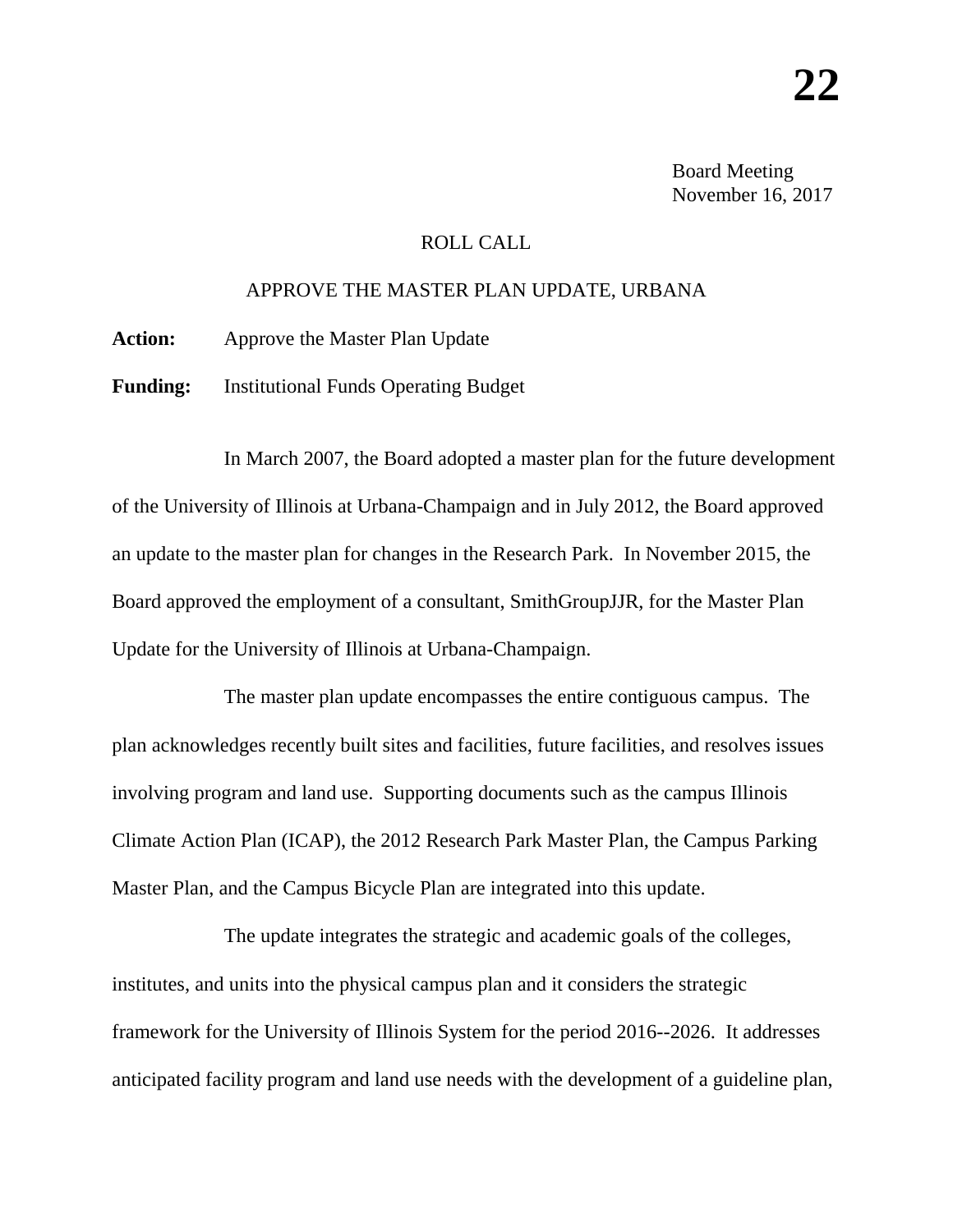and provides anticipated sequencing for addition and expansion. The update reinforces the campus core by providing the quality of the academic environment in the area, and describes potential inter-disciplinary discovery and collaboration by strengthening the networks. It also provides an accessible campus by recommending a better transportation network and connectivity. The plan identifies campus neighborhoods, gateways, connective greenways, streetscapes, courtyard improvements, and recommends a unified landscape plan for a cohesive university built environment.

Since the inception of the master plan, a number of campus-wide planning activities have been identified or are in process, including an update of the Research Park Master Plan. The outcomes of these efforts must be in adherence to the 2017 University of Illinois at Urbana-Champaign Campus Master Plan. The University anticipates that various University-owned facilities are and will also be planned and developed within the future development zones in the Research Park Planning Area, but not as part of the Research Park or subject to the Development Agreement. The UI Board of Trustees will retain the authority and discretion to withhold tracts or to designate tracts within the Planning Area for University-owned facilities that will not be part of the Research Park Project Area, all as may be provided in the Master Plan.

Accordingly, the Chancellor, University of Illinois at Urbana-Champaign, and Vice President, University of Illinois with the concurrence of the appropriate University officers recommends the approval of the master plan update for University of Illinois at Urbana-Champaign.

2